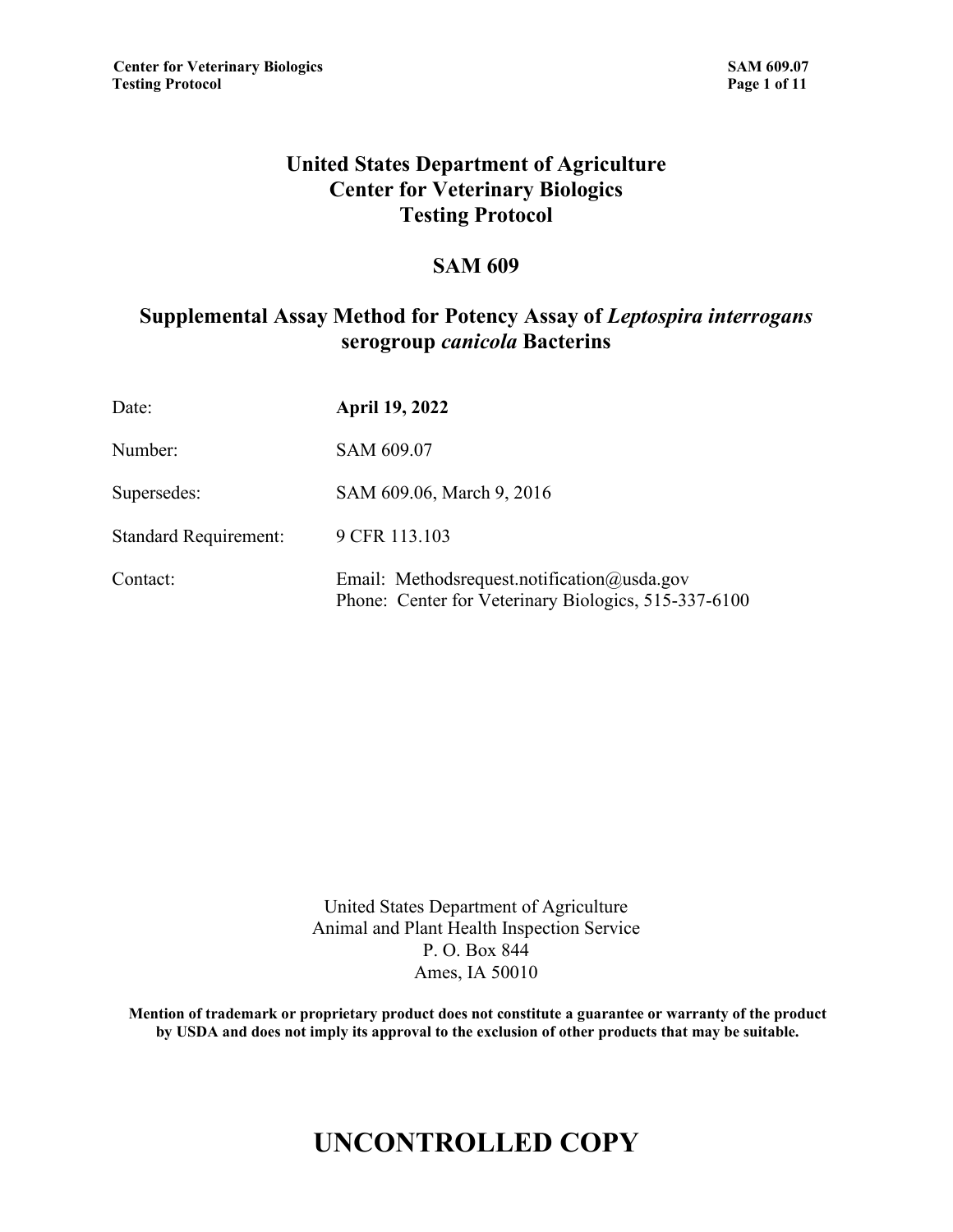#### **Supplemental Assay Method for Potency Assay of** *Leptospira interrogans* **Serogroup Canicola Bacterins**

#### **Table of Contents**

- **1. Introduction**
- **2. Materials**
	- **2.1 Equipment/instrumentation**
	- **2.2 Reagents/supplies**
	- **2.3 Animals**
- **3. Preparation for the Test**
	- **3.1 Personnel qualifications/training**
	- **3.2 Preparation of equipment/instrumentation**
	- **3.3 Preparation of reagents**
	- **3.4 Preparation of the sample**
- **4. Performance of the Test**
	- **4.1 Vaccination of hamsters**
	- **4.2 Challenge procedure**
	- **4.3 Challenge of test hamsters**
	- **4.4 Observation of hamsters after challenge**
- **5. Interpretation of the Test Results**
- **6. Report of Test Results**
- **7. References**
- **8. Summary of Revisions**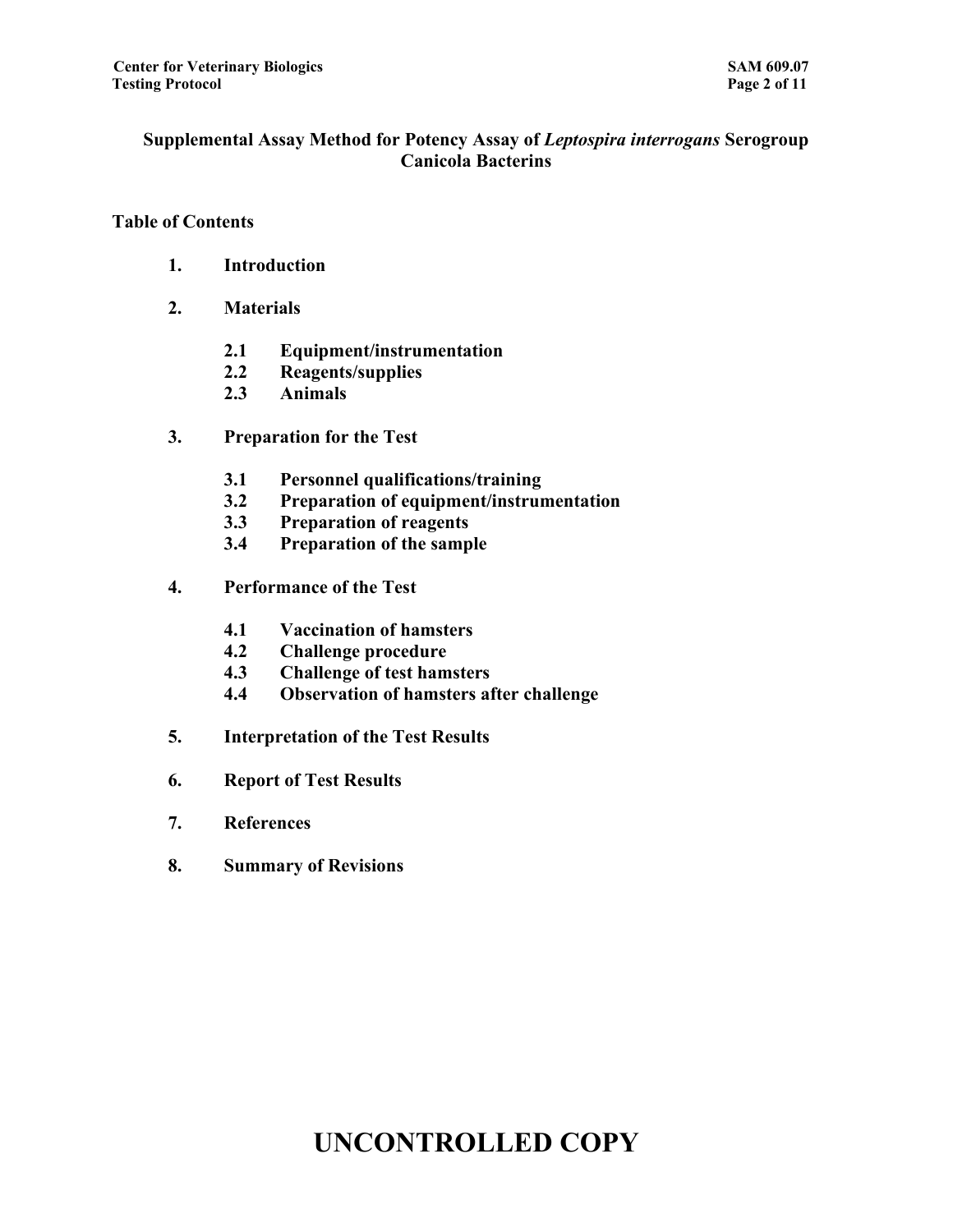#### **1. Introduction**

This Supplemental Assay Method (SAM) describes the hamster vaccination-challenge method used to determine potency of *Leptospira canicola* bacterins as prescribed by title 9, *Code of Federal Regulations* (9 CFR), part 113.103.

#### **2. Materials**

#### **2.1 Equipment/instrumentation**

Equivalent equipment or instrumentation may be substituted for any brand name listed below.

- **2.1.1** Microscope with darkfield capability
- **2.1.2** Forceps, 5 1/2-inch, rat-tooth
- **2.1.3** Dissecting pins, 1- to 1 1/2-inch
- **2.1.4** Necropsy board

**2.1.5** Stomacher<sup>®</sup> blender and sterile bags (alternatively, Tenbroeck tissue grinders, 15 mL, may be used)

**2.1.6** Balance, analytical

### **2.2 Reagents/supplies**

Equivalent reagents or supplies may be substituted for any brand name listed below.

- **2.2.1** Syringes, 1-mL tuberculin
- **2.2.2** Needles, appropriate size
- **2.2.3** Scalpels
- **2.2.4** Glass screw-top tubes, 20 x 150-mm (or equivalent container)

**2.2.5** Serum bottles with rubber stoppers (or equivalent container for preparing dilutions of liver homogenate)

**2.2.6** 70% (v/v) ethanol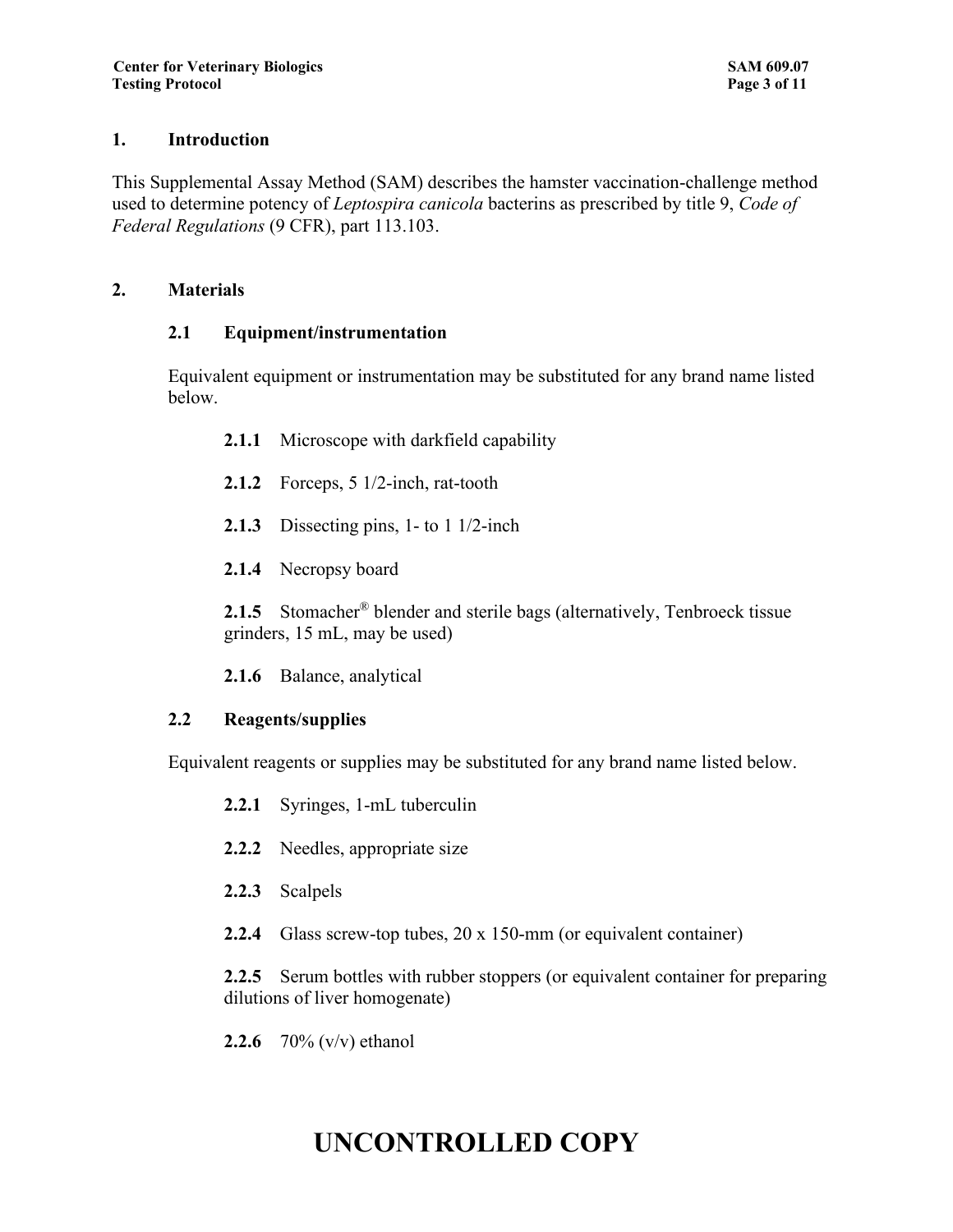- **2.2.7** Microscope slides and coverslips
- **2.2.8** Pipettes, assorted sizes, cotton-plugged
- **2.2.9** 1% Bovine Serum Albumin Diluent (BSAD)
- **2.2.10** P80-PA semi-solid medium
- **2.2.11** 0.85% NaCl solution (saline)
- **2.2.12** *L. canicola* challenge culture, hamster-virulent

#### **2.3 Animals**

**2.3.1** Hamsters, adult, 50-90 g. Ten hamsters are required for each bacterin tested. Ten hamsters are always required per test session for nonvaccinated controls, and an additional twenty hamsters are required for LD<sub>50</sub> titration if the back-titration exemption is not used. Sufficient hamsters should always be available to perform at least three *in vivo* serial passages of the *Leptospira* prior to challenge.

**2.3.2** The hamsters must be obtained from the same source and colony. CVB uses golden Syrian hamsters sourced from Envigo. Use either all male or all female hamsters for any one test.

**2.3.3** House and feed all hamsters in an identical manner.

#### **3. Preparation for the Test**

#### **3.1 Personnel qualifications/training**

Technical personnel need a working knowledge of the use of general laboratory chemicals, equipment, and glassware and must have specific training and experience in the safe handling of live *Leptospira* spp. Personnel need specific training in the care and handling of laboratory hamsters and in the performance of this assay.

#### **3.2 Preparation of equipment/instrumentation**

**3.2.1** Operate and maintain all equipment according to manufacturers' recommendations and applicable in-house standard operating procedures.

**3.2.2** Sterilize all glassware before use.

**3.2.3** Use only sterile supplies (pipettes, syringes, needles, etc.).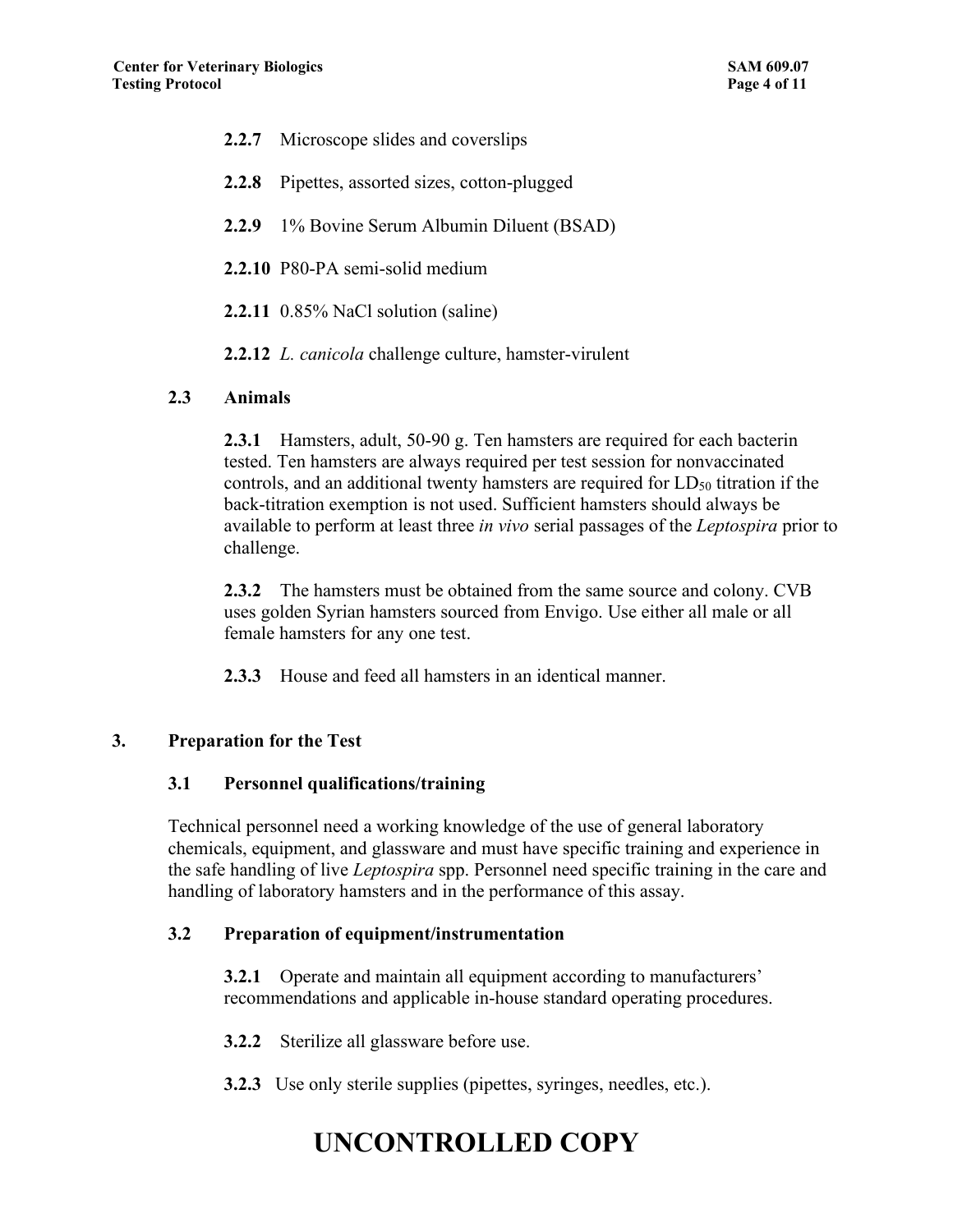#### **3.3 Preparation of reagents**

**3.3.1** 1% Bovine Serum Albumin Diluent – National Centers for Animal Health (NCAH) Media #20133

| Sodium phosphate, dibasic        | $0.664$ g    |
|----------------------------------|--------------|
| Potassium phosphate, monobasic   | $0.087$ g    |
| Bovine serum albumin, fraction V | 10g          |
| Deionized water                  | q.s. $1.0 L$ |

Mix until dissolved. If necessary, adjust pH to  $7.5 \pm 0.1$ . Sterilize by filtration, using a 0.22-µm filter. Store at 20°- 25°C for no longer than 1 year.

**3.3.2** 0.85% saline – NCAH Media #30201

| Sodium chloride | 8.5 g        |
|-----------------|--------------|
| Deionized water | q.s. $1.0 L$ |

Autoclave at 121°- 125°C for 15 to 20 minutes. Store at 20°- 25°C for no longer than 1 year.

**3.3.3** P80-BA semi-solid medium – NCAH Media #10117

| $0.664$ g |
|-----------|
| $0.087$ g |
| $1.925$ g |
| $0.268$ g |
| $0.191$ g |
| 790 mL    |
|           |

Stir to dissolve. Add:

| Cupric sulfate solution $(300 \text{ mg/L}, \text{pH } 5.8)$ | 1 mL            |
|--------------------------------------------------------------|-----------------|
| Zinc sulfate solution $(0.4g/L, pH 6.3)$                     | $10 \text{ mL}$ |
| Ferrous sulfate solution $(2.5 \text{ g/L})$                 | $20 \text{ mL}$ |
| L-cystine                                                    | 0.2 g           |

Stir. Do not attempt to dissolve L-cystine completely. Do not heat. Filter through triple thickness #1 Whatman paper. If filtrate is not clear, filter again.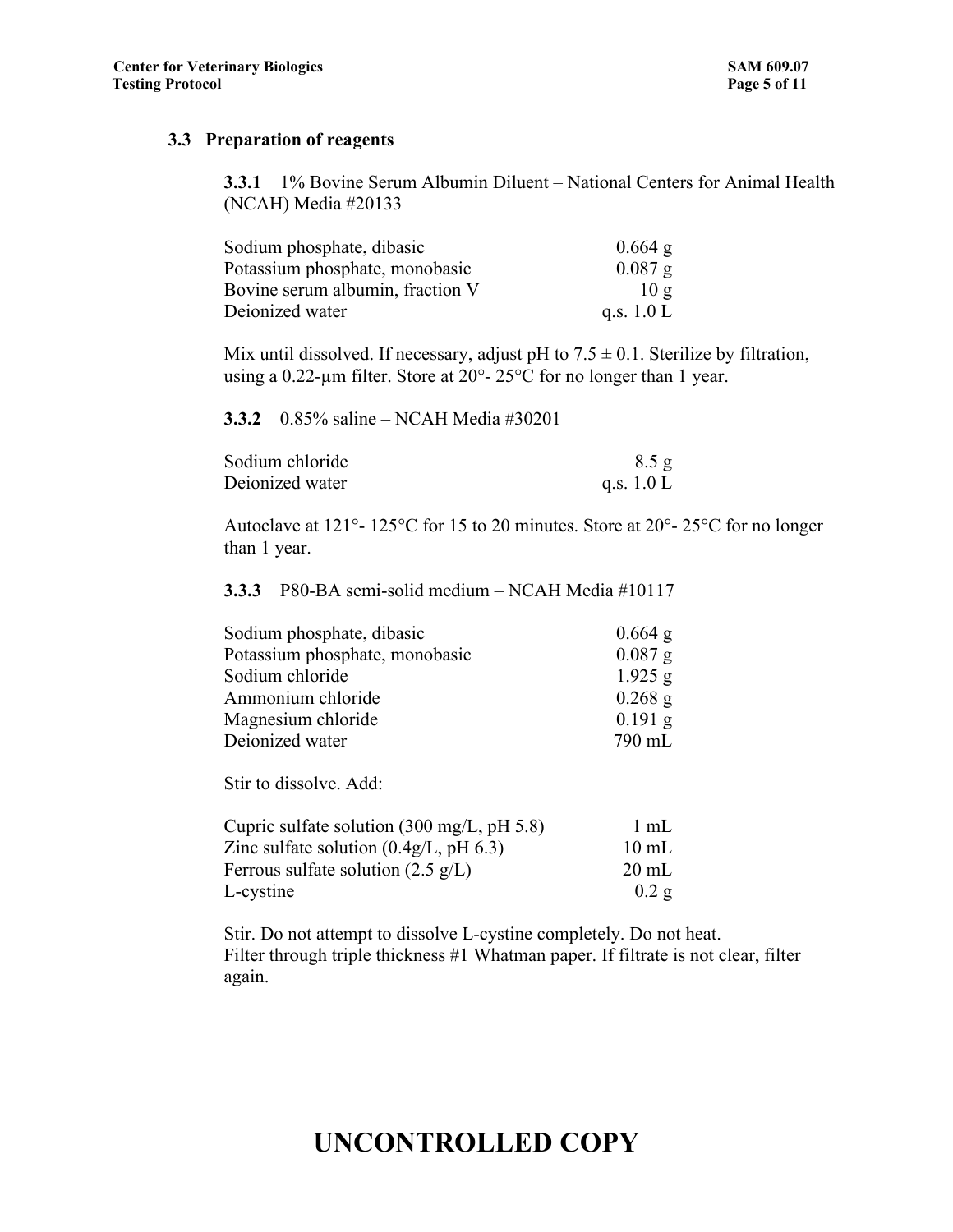Combine filtered media with:

| Vitamin B12 solution $(10 \text{ mg/L})$ | $20 \text{ mL}$ |
|------------------------------------------|-----------------|
| Thiamine HCl solution $(2 g/L, pH 3.8)$  | $0.1$ mL        |
| Tween 80                                 | $1.2$ mL        |
| Deionized water                          | q.s. $1 L$      |

Place 800 mL of this mixture in a large container and add 1.3 g purified agar. Autoclave at 121°- 125°C for 20 to 25 minutes. Cool to  $56^{\circ} \pm 1^{\circ}$ C.

Combine the following:

| Bovine serum albumin, fraction V | 20g                   |
|----------------------------------|-----------------------|
| Sodium phosphate, dibasic        | $0.133$ g             |
| Potassium phosphate, monobasic   | $0.017 \; \text{g}$   |
| Deionized water                  | q.s. $200 \text{ mL}$ |

Adjust pH to 7.4 to 7.6 and sterilize by filtration  $(0.2 \mu m)$ .

Add filtered albumin solution to the cooled (56°C) solution prepared previously.

Adjust to pH 7.2 to 7.8 with sterile 10% NaOH. Dispense in 9-mL aliquots into screw-capped tubes. Store tightly capped at  $20^{\circ}$ -  $25^{\circ}$ C for no longer than six months.

#### **3.4 Preparation of the sample**

**3.4.1** Shake each bacterin to mix contents thoroughly.

**3.4.2** Disinfect the top of the bacterin container with 70% ethanol.

**3.4.3** Dilute each bacterin with saline so that 1 hamster dose (0.25 mL) is equivalent to 1/80 of the recommended host-animal dose.

- **1.** For 2-mL-dose products, dilute the bacterin 1:10 in saline.
- **2.** For 5-mL-dose products, dilute the bacterin 1:4 in saline.

#### **4. Performance of the Test**

#### **4.1 Vaccination of hamsters**

**4.1.1** For each bacterin to be tested, vaccinate 10 hamsters with 0.25 mL of appropriately diluted bacterin (**Section 3.4.3**) using the route recommended by the manufacturer. If the recommended vaccination route is intramuscular, or if the product is labeled for either intramuscular or subcutaneous use, vaccinate the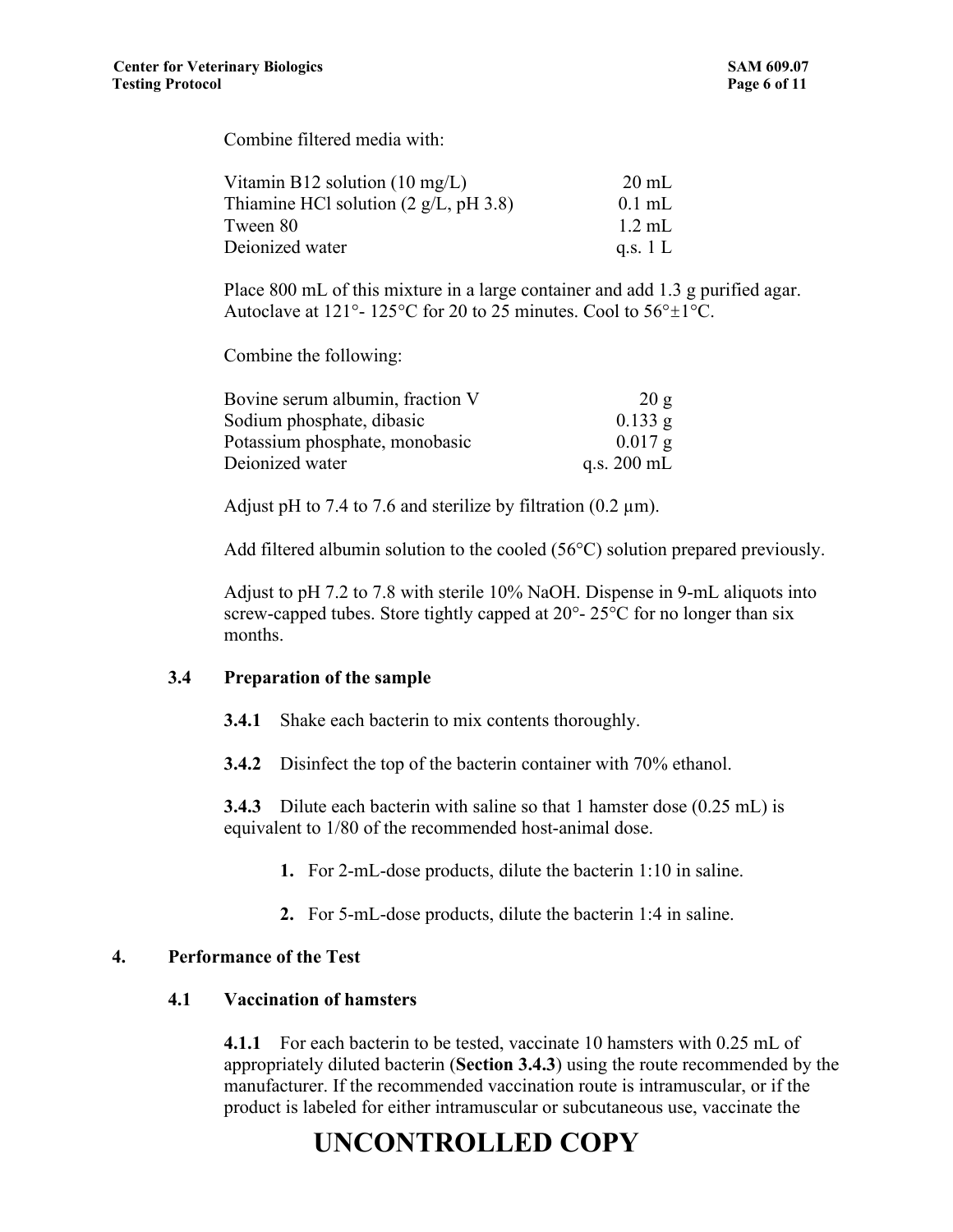hamsters intramuscularly in the hind leg. If the label limits administration of that product to the subcutaneous route, vaccinate the hamsters subcutaneously in the abdominal area. For all vaccinations, use a 1.0-mL syringe fitted with an appropriate size needle.

**4.1.2** Retain 10 nonvaccinated hamsters as controls.

**4.1.3** Retain 20 nonvaccinated hamsters to determine the LD<sub>50</sub> of the challenge inoculum if required.

**4.1.4** Cryopreserved challenge culture should be inoculated into the first hamsters for serial passage on the day of vaccination or within sufficient time to perform at least three serial passages prior to use in a regulatory test. *Leptospira* passage through hamsters is conducted according to the current version of **[CVB-WI-0253](https://aapiaam3vmc10.usda.net/mc/index.cfm?initialRequest=https%3A%2F%2FAAPIAAM3VMC10.usda.net%3A443%2Fmc%2Fmain%2Findex.cfm%3Fevent%3DshowFile%26ID%3D3B4RMGEISJCILCUPU7%26static%3Dfalse)**, *Leptospira Passage through Hamsters*.

**4.1.5.** Challenge all hamsters with a virulent suspension of *L. canicola* 14 to 18 days after vaccination.

#### **4.2 Challenge procedure**

The challenge inoculum is a liver homogenate from a clinically ill hamster. The Center for Veterinary Biologics (CVB) maintains virulent challenge organisms by serial passage through hamsters on a routine basis.

**4.2.1** Select a clinically ill (preferably moribund) hamster from a group of hamsters that were infected 3 to 4 days previously with *L. canicola.*

**4.2.2** Euthanize the hamster with CO<sub>2</sub>. Follow the euthanasia procedure approved by the Animal Care and Use Committee.

**4.2.3** Pin the dead hamster to a posting board (ventral aspect up) and disinfect the skin with 70% ethanol.

**4.2.4** Using aseptic technique, reflect the abdominal skin. Discard the instruments used to expose the abdominal musculature. Using fresh instruments, reflect the abdominal musculature to expose the abdominal viscera. Discard the instruments used to open the abdominal cavity.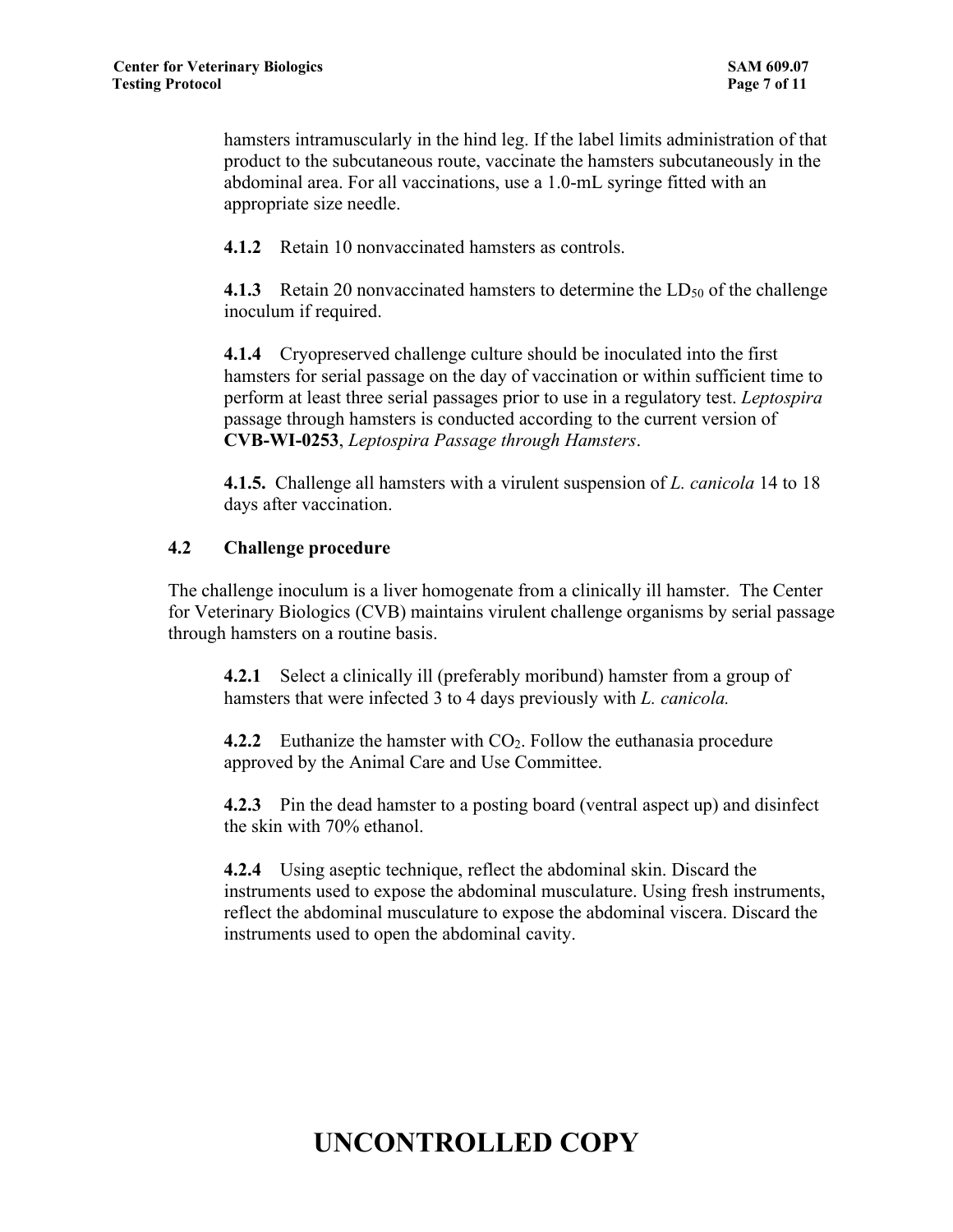**4.2.5** Using fresh instruments, aseptically remove approximately 1 gram of liver tissue. Measure the liver on an analytical scale in a tared sterile container in order to obtain  $1.0 \pm 0.1$  gram of infected tissue. Aseptically place liver in a sterile blender bag. Add 9 mL of sterile BSAD to the bag. Thoroughly homogenize the liver with a Stomacher or tissue grinder, taking care to avoid foam formation. This suspension is considered the 1:10 dilution.

**4.2.6** Prepare 5 additional serial tenfold dilutions  $(10^{-2}$  through  $10^{-6}$ ) of the tissue suspension in BSAD  $(1.0 \text{ mL suspension} + 9.0 \text{ mL diluent})$ . Hold the dilutions at room temperature ( $20^{\circ}$ -  $25^{\circ}$ C) and complete challenge inoculations within 1 hour after preparation of dilutions.

**4.2.7** Place 2 drops of the 10<sup>-4</sup> dilution on a microscope slide, cover with a coverslip, and examine under a 200X magnification with a darkfield microscope. The  $10<sup>-4</sup>$  dilution should have approximately 4 to 20 organisms per field.

**4.2.8** If the  $10^{-4}$  dilution has 4 to 20 organisms per field, then the  $10^{-6}$  dilution will be the challenge inoculum. (The challenge inoculum is the dose sufficient to deliver the required challenge of  $10-10,000$  LD<sub>50</sub>.) The challenge inoculum should be prepared in an appropriate sterile container.

**Note: If the 10-4 dilution does not contain the appropriate number of spirochetes per field, determine which dilution contains between 4–20 spirochetes/microscopic field. Then utilize the chart below to determine the appropriate dilution to use as the challenge inoculum.**

| <b>Dilution Containing</b> | <b>Challenge</b>         |  |
|----------------------------|--------------------------|--|
| 4 - 20 spirochetes/field   | <b>Inoculum Dilution</b> |  |
| $10^{-3}$                  | $10^{-5}$                |  |
| $10^{-4}$                  | $10^{-6}$                |  |
| $10^{-5}$                  | $10^{-7}$                |  |
| $10^{-6}$                  | $10^{-8}$                |  |

#### **If the 10-3 dilution contains < 4 organisms per field, select another clinically ill hamster (Section 4.2.1) and prepare another challenge inoculum.**

**4.2.9** If the LD<sub>50</sub> is required, prepare 4 additional tenfold dilutions beyond the dilution selected for the challenge inoculum. Retain these dilutions to determine the  $LD_{50}$  of the challenge inoculum.

**4.2.10** The remaining liver homogenate from the challenge inoculum may be used to infect additional hamsters to serve as a source of inoculum for future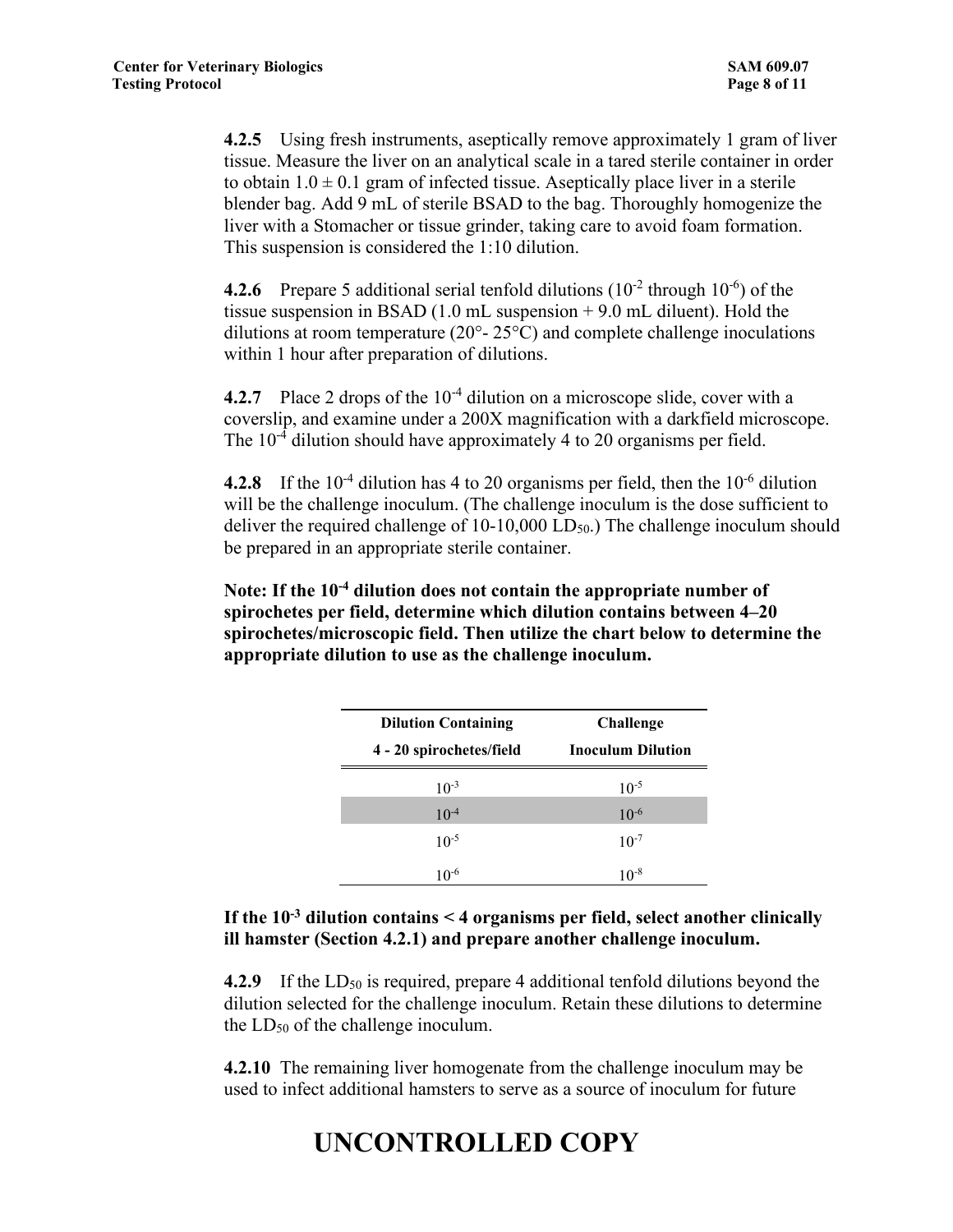potency tests. The dilution and dose volume should be tailored to suit the frequency with which serial passage is performed.

#### **4.3 Challenge of test hamsters**

**4.3.1** Within 1 hour after preparation, inject intraperitoneally (IP) 0.2 mL of the challenge inoculum selected in **Section 4.2.8** into each of the vaccinated hamsters and 10 nonvaccinated control hamsters. Use a 1.0-mL syringe fitted with an appropriate size needle.

**4.3.2** Inject 5 hamsters (0.2 mL, IP) with each of the dilutions prepared in **Section 4.2.9** if a back-titration is required. These 4 groups of hamsters will be used to calculate the  $LD_{50}$  of the challenge inoculum.

**4.3.3** The 10<sup>-4</sup> dilution should be retained and later tested for serogroup specificity through the current version of **[CVB-TWS-0048](https://aapiaam3vmc10.usda.net/mc/index.cfm?initialRequest=https%3A%2F%2FAAPIAAM3VMC10.usda.net%3A443%2Fmc%2Fmain%2Findex.cfm%3Fevent%3DshowFile%26ID%3DAZTI6HPNJ5FMZEKAMH%26static%3Dfalse)**, *Leptospira ELISA Screen.*

**4.3.4** Disinfect all work surfaces with 70% ethanol. Sterilize all contaminated equipment and supplies in the autoclave.

#### **4.4 Observation of hamsters after challenge**

**4.4.1** Observe all hamsters daily for 14 days following challenge. Record deaths.

#### **Note: Moribund animals exhibiting clinical signs consistent with the expected disease pathogenesis may be humanely euthanized and considered as deaths as outlined in 9 CFR 117.4.**

**4.4.2** At the end of the 14-day observation period, count the remaining hamsters and record results.

**4.4.3** Calculate the  $LD_{50}$  of the challenge inoculum using the Reed-Muench, Dragstedt-Behrens, or Spearman-Kärber method of calculation. CVB typically uses the Dragstedt-Behrens method.

#### **5. Interpretation of the Test Results**

**5.1** Interpret the results as described in 9 CFR 113.103.

**5.2** The test is valid if 8 or more of the nonvaccinated hamsters that received the challenge inoculum are counted as deaths. A  $LD_{50}$  of 10-10,000 is an additional validity requirement without a back-titration exemption.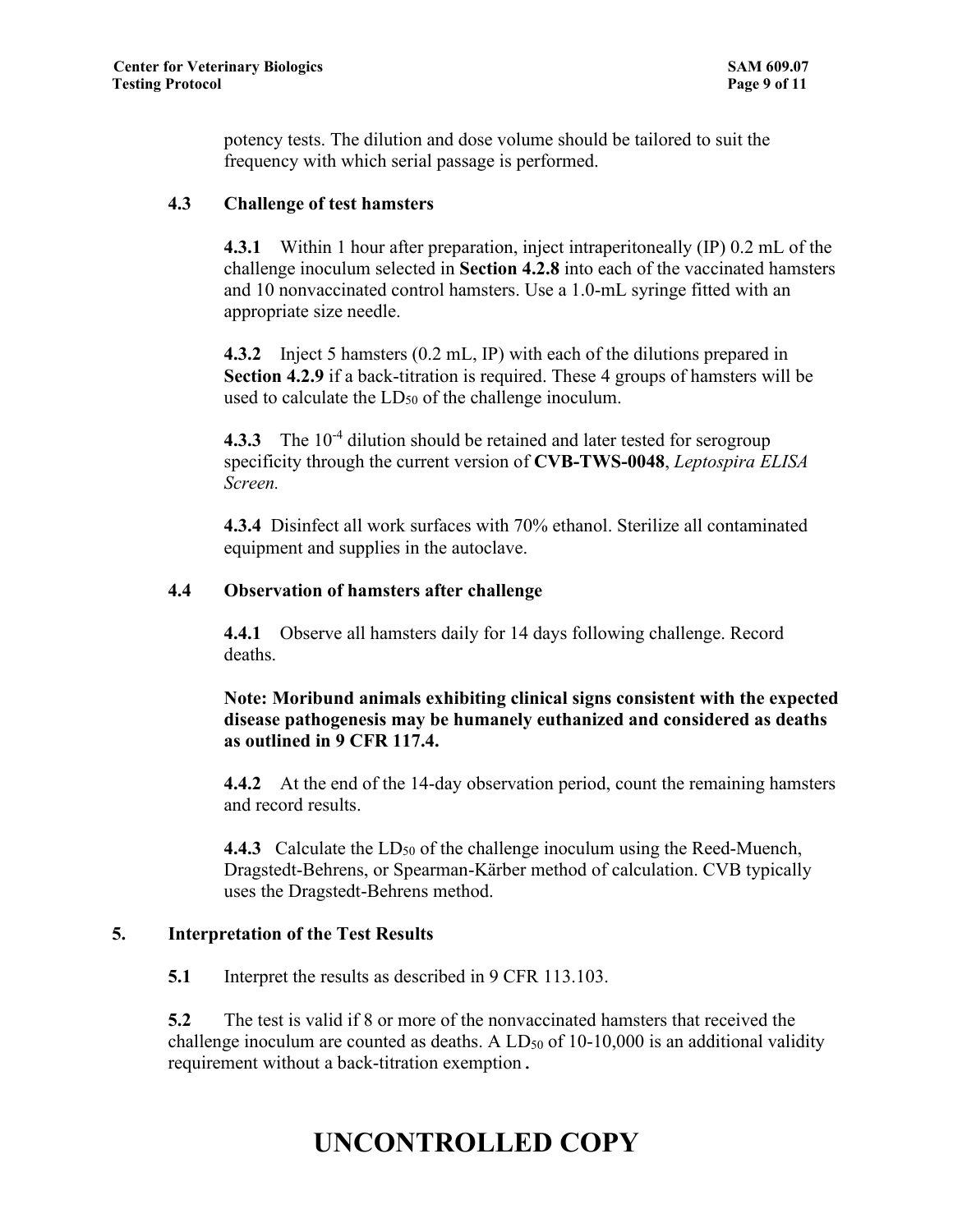**5.3** If 3 or 4 vaccinates die in the first stage test, conduct a second stage test in a manner identical to the first stage. If the second stage is used, evaluate each serial according to the second part of the table. Serials pass or fail on the basis of cumulative results. Evaluate the results according to the following table:

|       |            |            | Cumulative        |                              |
|-------|------------|------------|-------------------|------------------------------|
|       |            |            | <b>Total Dead</b> | Cumulative                   |
|       |            | Cumulative | Hamsters for      | <b>Total Dead</b>            |
|       | Number of  | Number of  | Satisfactory      | Hamsters for                 |
| Stage | Vaccinates | Vaccinates | Serial            | <b>Unsatisfactory Serial</b> |
|       |            |            | 2 or less         | 5 or more                    |
|       |            |            | 5 or less         | 6 or more                    |

#### **6. Report of Test Results**

Report the results of the test(s) as described by standard operating procedures**.**

#### **7. References**

Title 9, *Code of Federal Regulations*, part 113.103, U.S. Government Printing Office, Washington, DC.

#### **8. Summary of Revisions**

#### **Version .07**

- **4.2.8** Corrected challenge dilution.
- Minor formatting changes and updated coversheet inserted.

#### **Version .06**

- Formatting has been updated according to current practices.
- The  $LD_{50}$  calculation was clarified.
- The use of back-titration hamsters has been updated in agreement with current public guidance.
- Serogroup specificity testing and retention of shipping cultures has been updated based on current practices.

#### **Version .05**

• The Contact information has been updated, and minor edits to accurately reflect current practices.